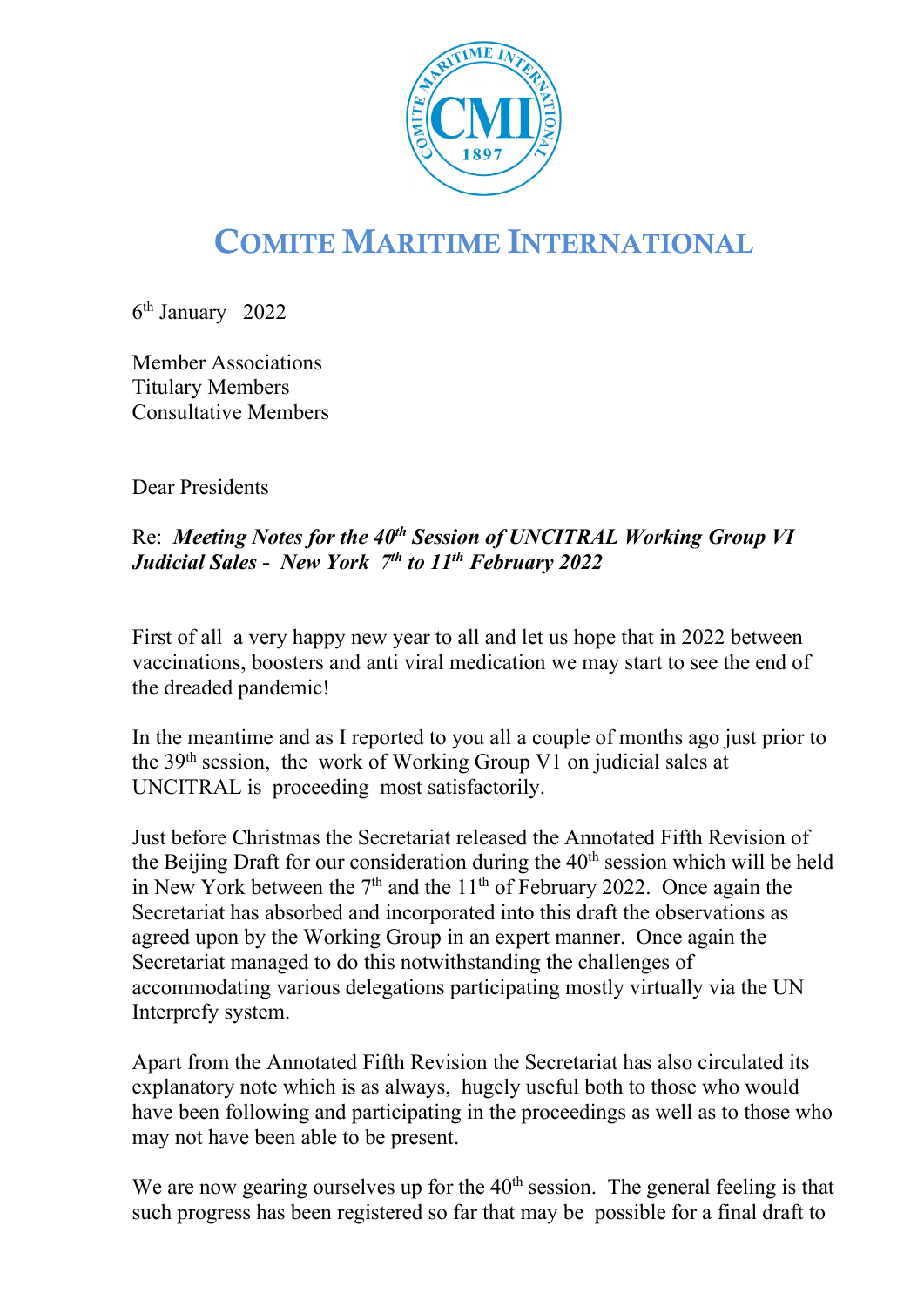be agreed upon during this forthcoming session. If this occurs then the draft will be presented to the Commission for deliberation at its next meeting in June 2022. In such a case the Commission will circulate the draft to all governments prior to June 2022.

The IWG on judicial sales is very happy to note that even in its current draft the main objective of the Beijing Draft has been achieved and that is to ensure that a properly held judicial sale of a vessel in State A which confers a clean, free and unencumbered title to the purchaser is given full effect in other States. Much progress has been made in ensuring that the existing articles are as clear and as practical as possible and what remains is some further fine tuning of the last remaining articles.

As has now become customary, our IWG has worked very hard over the Christmas and New Year holidays to produce the next set of Meeting Notes. These meeting notes have been drawn up with a view to assisting in the deliberations aimed towards clearing up the last remaining issues. We have learnt over the various sessions that these meeting notes circulated in advance to all NMLAs are useful in assisting delegations consisting of both State and NGO delegations in their deliberations.

I am therefore attaching to this message a copy of document A/CN.9/WG.VI/WP.94 which contains the Secretariat's Note as well as the Annotated Fifth revision of the Beijing Draft and the CMI Meeting notes.

As far as the next session is concerned, this will be held in New York between the  $7<sup>th</sup>$  and  $11<sup>th</sup>$  of February in a hybrid manner. I know that prior to the Omicron outbreak, many delegations were hoping to be able to attend in person. As a result of the Omicron spread, it now appears that physical participation may not be possible for a number of delegations, however please do encourage your governments to participate virtually. This will be the fourth session in which the Interprefy virtual platform will be used and so far it has been used most successfully.

We are informed that there will be 2 sessions per day. It is our understanding that the plan is to have the first session between 10 am and 1 pm New York time and the second session between 3 pm and 6 pm New York time.

May I strongly encourage you all to share and discuss these meeting notes with the delegates of your respective countries in the hope that they will assist them in making contributions which will help in finalising a draft for presentation to the Commission.

My own personal reflection of the proceedings so far is that the current draft first and foremost provides clearly its very raison d'etre ensuring that a properly held judicial sale of a vessel in State A which confers a clean, free and